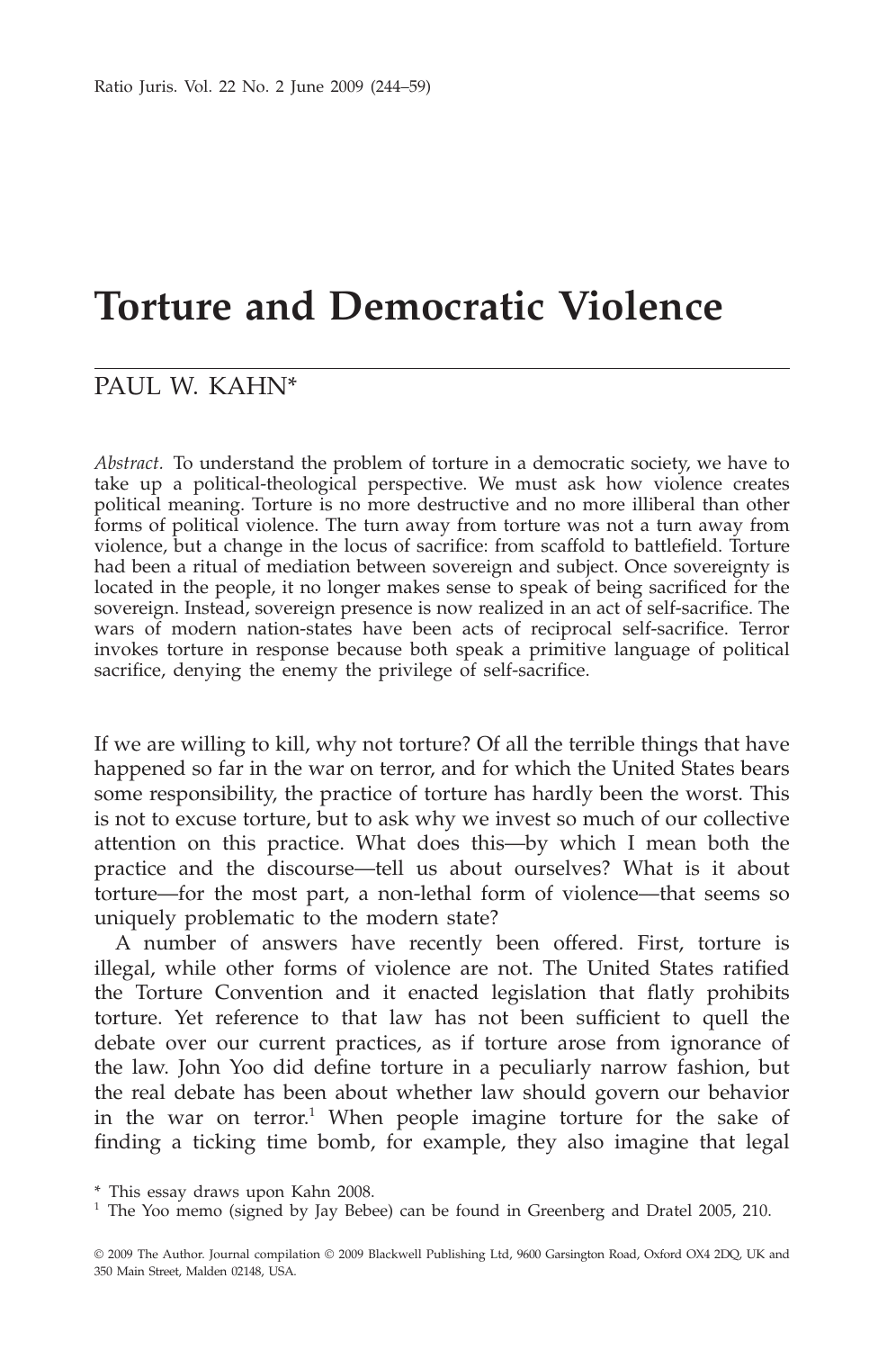procedures are not adequate to the threat of terrorism. That is the whole point of the example.<sup>2</sup>

A second answer: Torture has a special place because it is the paradigmatically illiberal act (Luban 2005, 1429–30). When the torturer acts in total disregard of the victim's will, he violates fundamental ideals of equality and dignity that are central to a liberal order. But the question is, "compared to what?" Should we compare torture to law or to war? In both combat and torture, action is taken in disregard of the well-being of the other. Indeed, the logic of combat is to seek just the sort of asymmetry in the application of force that torture accomplishes. Its end is to obtain a position from which as little harm as possible is suffered by one's own forces, while maximum injury is suffered by the enemy (von Clausewitz 1976, chap. 1, sec. 4). If modern combat preserves dignity, it does so by denying any room at all for individual subjectivity. Torture recognizes individual subjectivity and deploys it against the victim; combat never gets to the point of recognition (Timerman 1981). It is hard to compare the two in order to make a judgment as to which is less liberal.

A third argument: Responding to terror with torture, we abandon those principles for the sake of which we are fighting (Barak 2002). We become, like our enemies, "uncivilized." We see this attitude reflected in those surveys that show citizens of other nations judge the United States to pose a threat to world order at least equal to, if not greater than, that of Al Queda. But if the United States is indeed at war, how "civilized" is any war? Violence moves in a spiral of increasing ferocity whenever each side believes that it cannot accept defeat. Just look at the civil war raging in Iraq over the last few years or the Intifada in the Middle East. Look for that matter at Hiroshima, Stalingrad, or Dresden. In the end, the extent of the destructiveness of war is less a function of rules, than of the endurance of the enemy. So, we are brought back to our question of why we accept the violence of combat but not of torture?

A final response to the question: Torture is simply not an effective technique of warfare. Torture is likely to do more harm than good, since it alienates the community with which we need to have friendly relations if we are to obtain the information and support we need. It rarely, if ever, produces useful information—in part, because the victim may actually be innocent of any wrongdoing.<sup>3</sup> These claims might well be true, but most critics are not really in a position to make confident assertions about the usefulness of different forms of violence. Moreover, we don't really want to hear stories about the successful use of torture. We don't want to hear

<sup>&</sup>lt;sup>2</sup> For analysis and critique of the ticking time bomb example, see Luban 2005.

<sup>&</sup>lt;sup>3</sup> See Holmes 2009, quoting M. Rolince, special agent in charge of counter-terrorism in the Washington office of the FBI ("torture and coercion get you, in the vast majority of cases, wrong information that takes you off on a wild goose chase.").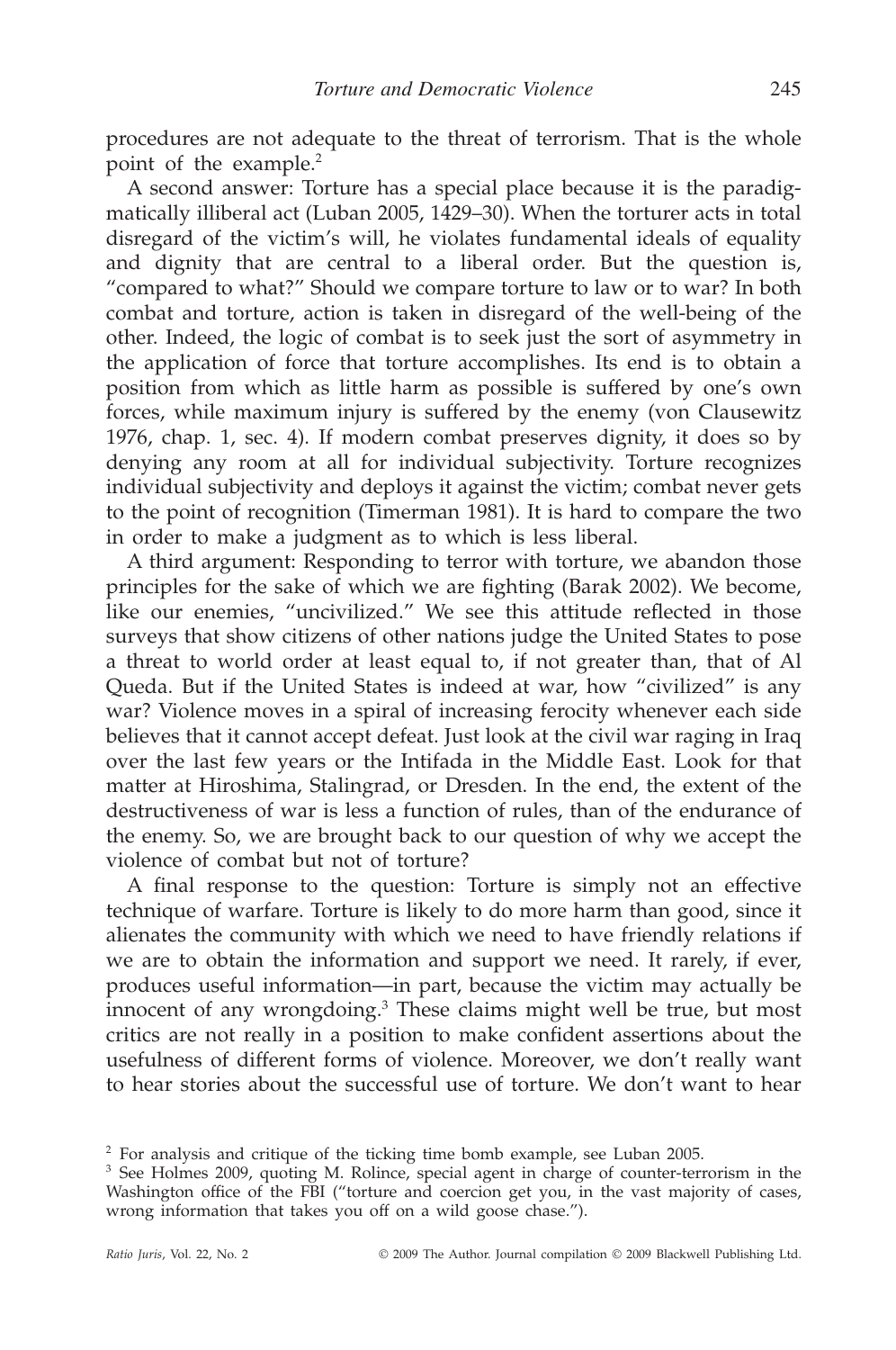of it at all. The appeal to consequentialism is secondary. Critics stand on principle: "no torture," period. But why this principle?

Nor do we make more progress on the question when we look at the likely innocence of many of the victims of torture. The victims of war are, for the most part, morally innocent even when they are armed.<sup>4</sup> The conscripted youth—as well as the merely impressionable youth—is likely to be the victim of his own government leaders, before he is a casualty of war. War is hell because it destroys the morally innocent—combatants and noncombatants alike. When war ends, enemies can become allies and even friends, for despite the reciprocal threats and injuries they remain morally innocent.

There is some truth in all of these efforts to identify the peculiar evil of torture. Torture is illegal and immoral; it is certainly illiberal, and it may be so costly as to be ineffective. But none of these answers really gets to the heart of the matter. We could change the law, if we thought it necessary.<sup>5</sup> Modern warfare of every sort is deeply illiberal; political violence is hardly a moral enterprise. I cannot argue that F16 strikes represent a higher level of liberal civilization than suicide bombers. We are confused about torture because we want to think that the turn away from torture is a turn away from violence. But we do not reject torture because we have become less violent. Rather, we have become "differently violent." This is neither a matter of the triumph of liberal values nor of increasing moral sensitivity. Similarly, it is not a matter of effectiveness. It is rather a story of the history of cultural formations that locate meaning in diverse practices of political violence. To understand the problem of torture, we have to turn from the discourse of law and justice to an exploration of the genealogy and shape of the political imagination.<sup>6</sup>

Before the age of democracy, torture was a traditional instrument of sovereign power. This was the age of the spectacle of the scaffold (Foucault 1977). On display was the sovereign power of life and death. Power did not flow upward from subject to ruler through an expression of consent. In a fallen world, there was nothing the subject could bestow upon the sovereign. Rather, all meaning derived from the sacred. It was a showing forth of the divine: "All earthly Lordship is a limited representation of the divine Lordship of the World. Human Lordship proceeds from, is controlled by, and issues in, divine Lordship" (Gierke 2002, 30). The sovereign's power followed from his proximity to the sacred; there could be no other source.

The violence deployed by the sovereign worked in the politicaltheological dimension. The scaffold was the site of a kind of Passion play the end of which was the confession.7 This was an ancient script: The

<sup>6</sup> See Kahn1999a on methodology.

<sup>4</sup> This idea is central to humanitarian law. See Walzer 1977.

<sup>5</sup> Alan Dershowitz has proposed just such a change; see Dershowitz 2002.

<sup>7</sup> Langbein 1977, too, emphasizes the link of torture to confession.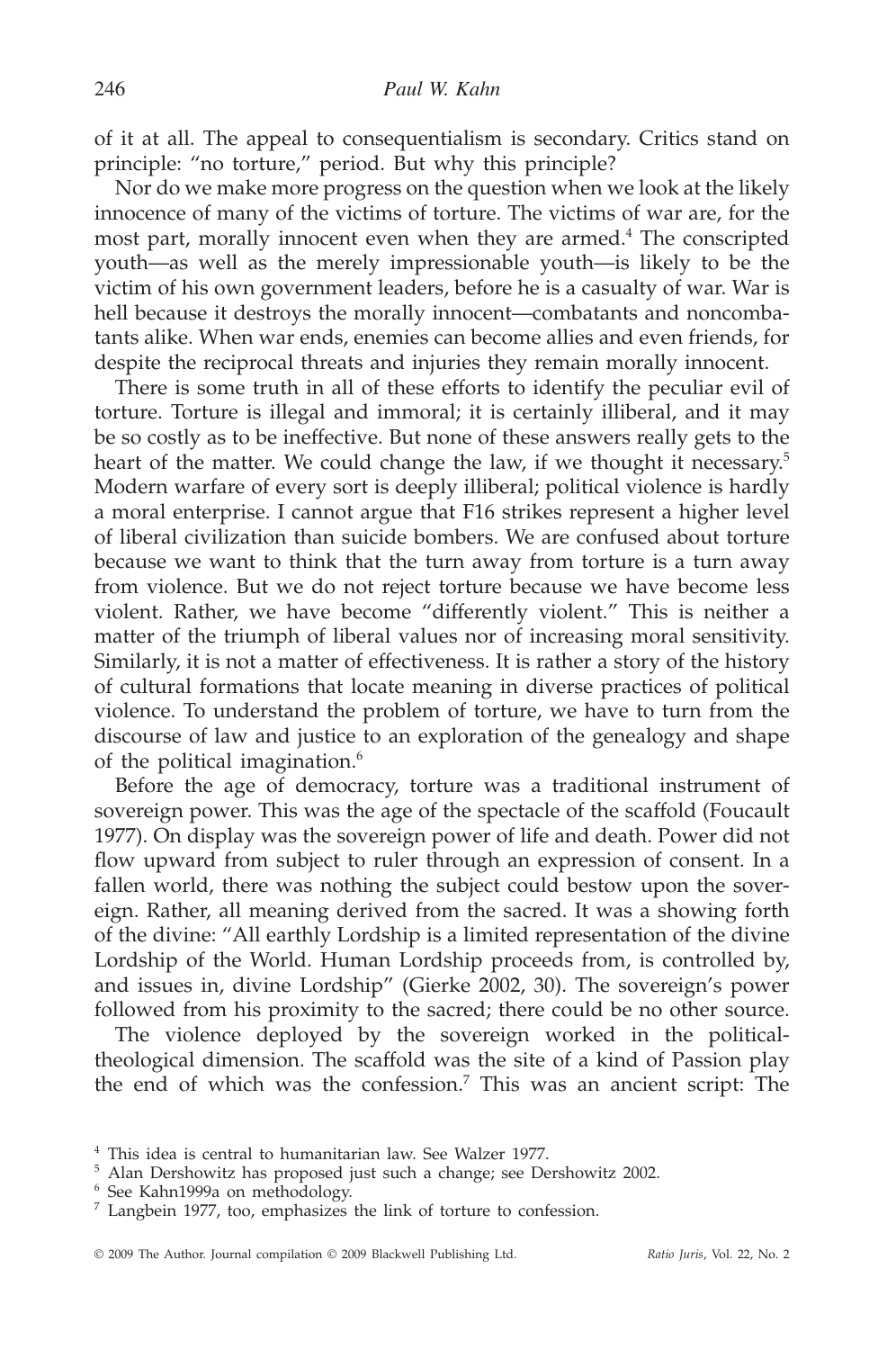tortured body reproduces the power of the sovereign through the confession of faith.<sup>8</sup> The violence done to the body was not mere negation. Rather, it was that creation through negation characteristic of sacrifice (Hubert and Mauss 1964; Girard 1977). Torture was, first of all, a form of sacrifice: It inscribed on the body of the victim the sacred presence of the sovereign.

Faith, politics, and violence were conjoined in a spectacle of sacrifice designed to produce in the community a combination of dread and awe before the mystery of sovereign power.<sup>9</sup> The sovereign power to take a life had to be witnessed in the double sense of seen and acknowledged. The moment of the victim's public confession accomplished both ends. It was literally the last act of a dying man. This was not because of lingering uncertainty over guilt—did he actually commit the crime?—but because the sovereign's power over life required the moment of acknowledgment. Without acknowledgment, the sovereign might exercise violence but not power.10

If torture was not a part of the ritual production of the sacred, it was nothing but a provocation. Awe, not just fear, was the end, for one can act to overcome one's fears. Political power was stabilized by the transformation of torture from mere fear of violent injury to awe before the sacred character of the sovereign. The mob's access to violence was not yet access to a source of meaning that could displace the sovereign. They could destroy, but not produce. They might kill a king, but they could not rule themselves for the simple reason that they could not save themselves. Before popular revolution could be imagined as anything other than mob violence, the people had to have access to the nation's gods. Indeed, they had to create a new god that is the nation itself.

Torture was a practice of producing truth. In a premodern world, the construction of truth was not in tension with the discovery of truth. When we speak of "discovery" today, we imagine an objective world that exists apart from the subject. The modern problem of truth is precisely that of getting outside of the limited perspective of the self, of seeing the object clearly.<sup>11</sup> The objectivity and universality of a truth claim depend upon a subject's capacity to separate his particular perspective from the truthseeking process. Torture is exactly not the way to accomplish this, for pain is never a good frame for objective inquiry.

There is, however, another sense of truth of which we still have an intuition. For example, the truth of character is revealed not in moments of inquiry stripped of interest, but at moments of extreme difficulty. Character

<sup>8</sup> Of course, the Christian martyr denied the sovereign's power by refusing to confess any faith but his own. See Castelli 2004.

<sup>9</sup> For a fictional representation, see Kafka 1995.

<sup>&</sup>lt;sup>10</sup> On the distinction of violence from power, see Arendt 1970.

 $11$  Modern rules of criminal evidence, for example, are measured against this end. We contrast our practices of criminal trial to the "show" trials of totalitarian regimes.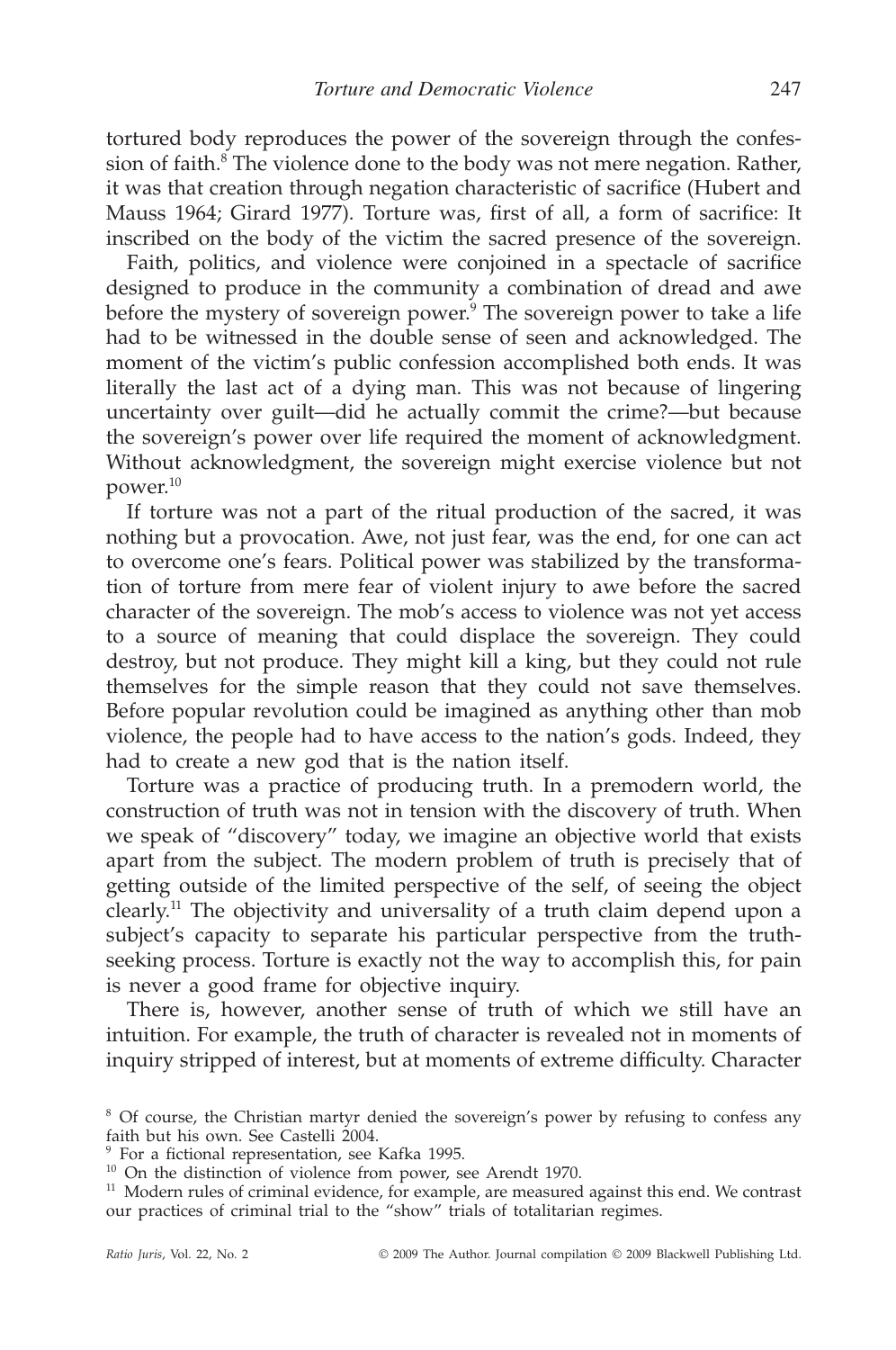is produced—as well as proven—in responding to adversity. We find out who we are when we are asked to sacrifice for an objective or person that we care about. We want to know of ourselves, just as we might want to know of others, where we take a stand. I discover the truth of myself only by being it (Scarry 1985). Some might argue that the same is true of a nation. Just last January, for example, President Bush said, "The year ahead will demand more patience, sacrifice and resolve [. . .] times of testing reveal the character of a nation."12

Torture worked in a similar register of producing its own truth. Only from the perspective of third-person objectivity do we see this as an epistemic failure. Torture was embedded in that inversion of truth and faith expressed by Saint Anselm's, "I have faith in order to understand." Torture was used as test of faith. The outcome of this performance was a truth established in the act itself. Its product was understanding for both the victim and the torturer. The victim would know whether for the sake of his beliefs he would suffer self-sacrifice, i.e., martyrdom. The torturer, as well as the audience, would know whether sovereign power was real. In a world in which life offered a continual test of faith, torture was a form of inquiry designed to reach truth.13

Thus, more was at stake in torture's production of the confession than the certainty that the victim had indeed performed the alleged criminal act.14 It does not take modern science or modern sensibilities to understand that under torture someone might confess to a crime he had not committed. Aristotle wrote of this, as did Augustine and a whole succession of others (Aristotle 1941, 1376b–1377a; Augustine 1960, XIX, 6). Torture was maintained despite an understanding of the negative epistemic value of pain. It was pursued for reasons of faith, not fact.

Today, we might offer a utilitarian justification for punishment of the innocent: Belief in a penal response to crime deters, regardless of whether the process correctly identifies the perpetrator. In the symbolic economy of torture and confession, the same sort of displacement could occur. What mattered was the display of the power of the sovereign. Of course it would be better if power and justice ran in the same direction, but even without justice, torture could still be effective for it demonstrated the power of the sovereign wholly to occupy the subject. God's presence always precedes God's justice—just read Job. The same was true with the political sovereign. Justice is a debate about the deployment of sovereign power, not about its creation.

<sup>&</sup>lt;sup>12</sup> Statement of President George W. Bush on January 10, 2007.

<sup>&</sup>lt;sup>13</sup> This relationship of torture, truth, character, and sovereign power was at the core of the political narrative offered by John McCain.

 $14$  Just here Langbein's perspective, focusing on the confession as part of the law of proof, is too narrow; see Langbein 1977.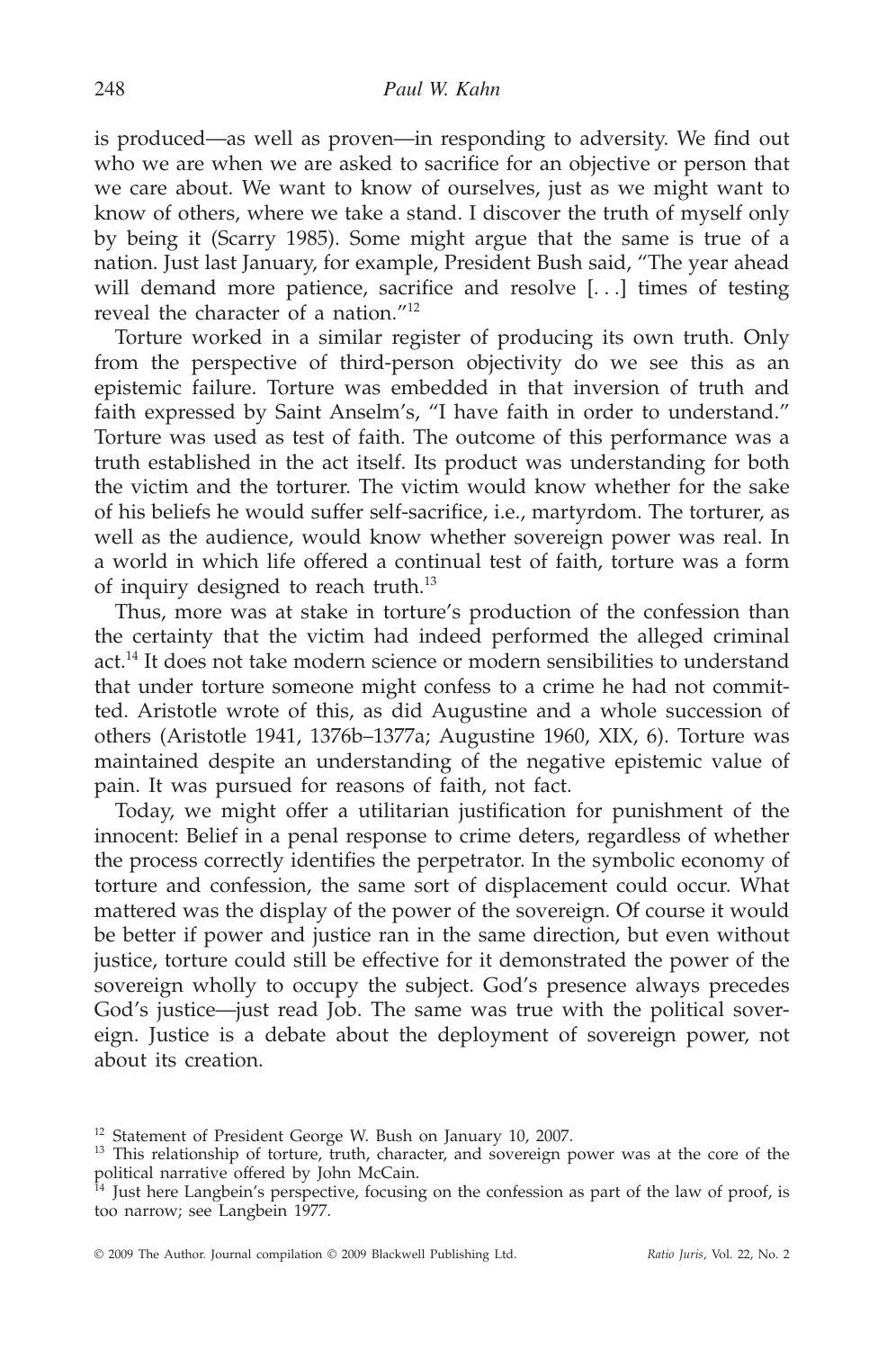By speaking the sovereign's words, the torture victim offered a display of the sovereign's power over life and death. His last act was to make of himself a symbol: His finite being was now pure negation, while all that was positive was the sovereign power expressed in his confession (Scarry 1985). This was a literal reenactment of the power of sacred speech to create its own truth. God spoke the world into existence. The political sovereign spoke the smaller world of man into existence. His voice created and sustained the state. Before there was a theory of law, there was the belief that law is the word of the sovereign.

Torture was linked to trial because the trial is a site of sovereign power. The outcome of every trial is the sentence of the judge, who speaks in the name of the sovereign (Kahn 2000, 12–6). The judgment must create its own truth: The guilty confess because the sovereign's speech creates reality. A criminal justice system that no longer requires confession as either an element of proof or an element of punishment is one that no longer relies on torture, regardless of how offensive we may find its techniques of violent punishment. The object of confession today, if it occurs at all, is not acknowledgment of the sovereign power to take a life, but the showing forth of the inner state of the criminal. Modern confession is the beginning of therapy. A criminal who confesses is on his way to rehabilitation (Sarat 1999).

Only to modern sensibilities does the distinction between the forced denial of the self in the ritual of torture and the voluntary denial of the self in the religious confessional seem so essential as to mark a difference in kind. From the perspective of the pre-modern imagination both forms of confession are practices of sacrifice. If man cannot save himself—if meaning always comes from without—then consent is simply not an important category. Consent is not a condition of an authentic opening of the self to the sacred. It is not itself a source of power. It has no more power to create the sacred than it has to feed the hungry. The religious confession is an element of a ritualized giving up of the finite self and a taking on of the body of a sovereign Christ. Torture replicated, even while it relocated, this giving up and taking on. Its grammar is the symbolic logic of sacrifice: to destroy in making present the sacred (Hubert and Mauss 1964).

The fundamental principle of faith in the West is that the finite only gains meaning by taking on the presence of the sacred. This is the symbolic structure of sacrifice: Life has positive meaning only when and to the extent that it is filled by the sacred. Isaac has his life given back to him only after his sacrifice. Christian faith begins with Paul's claim that the believer has already suffered death on the Cross with Christ. Neither of these symbolic claims works in the dimension of consent. Both, instead, work within the symbolic structure of sacrifice: Destruction is a condition of consecration. There must be a "giving up" in order for there to be a "taking on."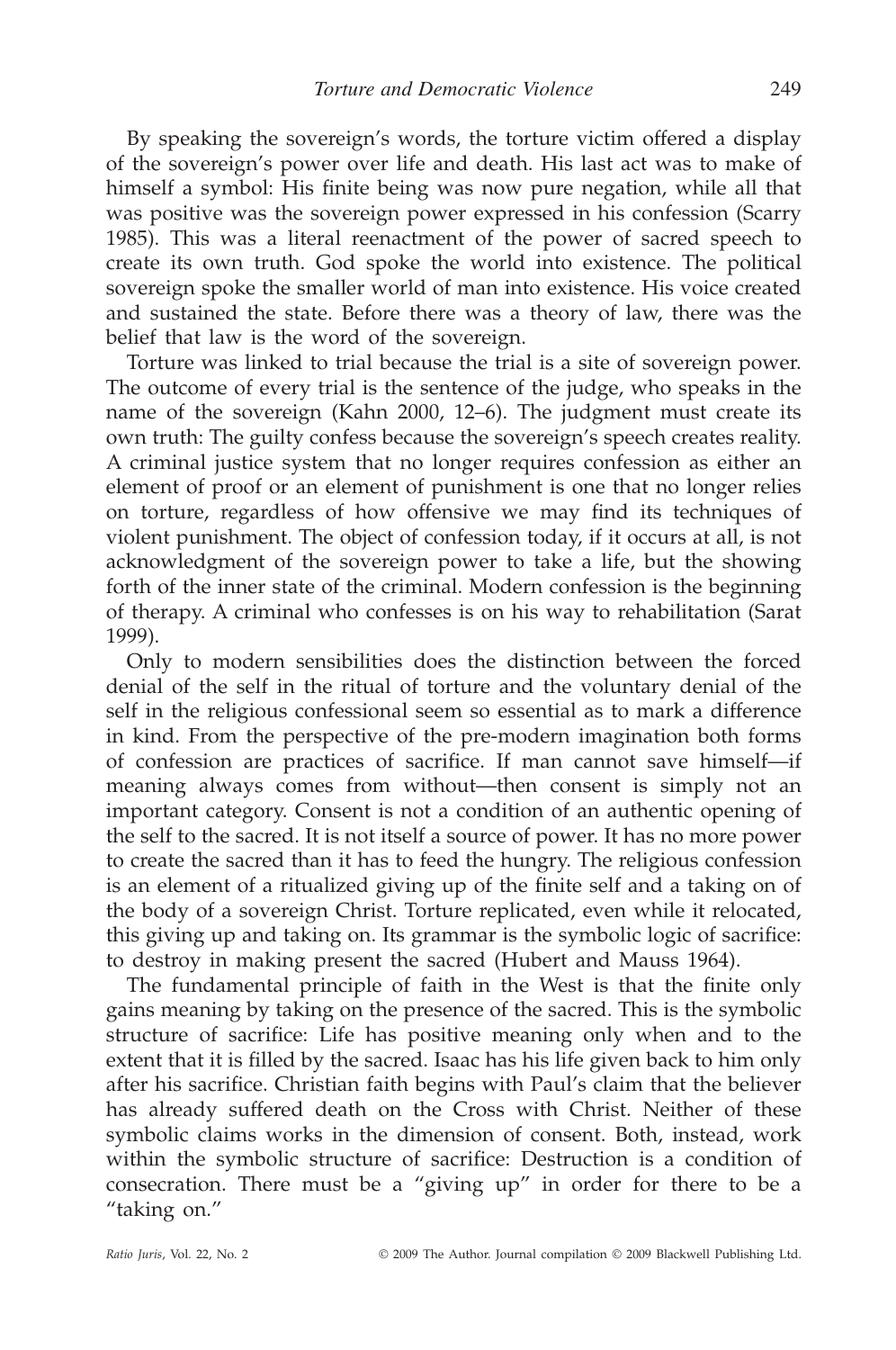Sovereign power was this capacity to create the truth conditions of its own speech: To make law real in the body of the subject. The failure of sovereign power was not the absence of consent, but the refusal of the victim to speak. A torture victim could "choose" to become a martyr and thereby defeat the sovereign claim. He could, in other words, refuse to surrender, maintaining faith in his own god. What was unimaginable was that he could withhold speech simply because he did not consent. Those without faith, confess easily.<sup>15</sup> In a sacred world, only one faith can displace another. For this reason, torture is associated with the struggle between faiths.

Every act of torture is a competition between the power of the sovereign to demand confession and the power of the victim to refuse and to die as a martyr. When we see torture reappearing in our own world, the question we must ask is whether it continues to perform the same truth function. To answer that question we have to take up a specifically political-theological perspective.16

The great transformation of political modernity was not the abandonment of the political-theological. Of course, there was some of this as Enlightenment values of doubt, reason, and objective investigation spread from the domains of science and production into the fields of political, economic, and social organization. But it is a mistake to view political modernity solely through this lens of bureaucratic/administrative rationality. The political space was not desacralized. The state remained embedded in the awe of the sacred, and sovereignty remained linked to sacrifice. The revolutionary change of modernity was the relocation of the sovereign from a sacral-monarch to the people as a collective, transtemporal subject. The popular sovereign remained as mystical and sacred an entity as the king ever was. "We the people" inspires awe and demands sacrifice. Indeed, sovereign destruction of the finite became wider and deeper, reaching out not in the occasional display of the scaffold, but as a systematic demand. In the modern nation-state, everyone lives under the power of the sovereign to demand a life (Agamben 1998; Kahn 2008).

After the death of kings, citizen participation in the sovereign no longer depends upon a ritual of sacral power. This god is no longer at a distance; mediation is no longer necessary. The structural change in the relationship of citizen to sovereign is exactly what the popular, political revolutions of the modern period owe to the earlier revolution in faith that was the rise of Protestantism. The rejection of the priestly role of ritual mediation between parishioner and God was not a rejection of the experience of the body of Christ as the community of the church. Participation in that body, however, was now immediate. The Protestant Christ is an immediate

<sup>&</sup>lt;sup>15</sup> There simply are no histories of martyrs who lacked faith.

<sup>&</sup>lt;sup>16</sup> See generally my two-volume political theology of modernity: Kahn 2005; 2007.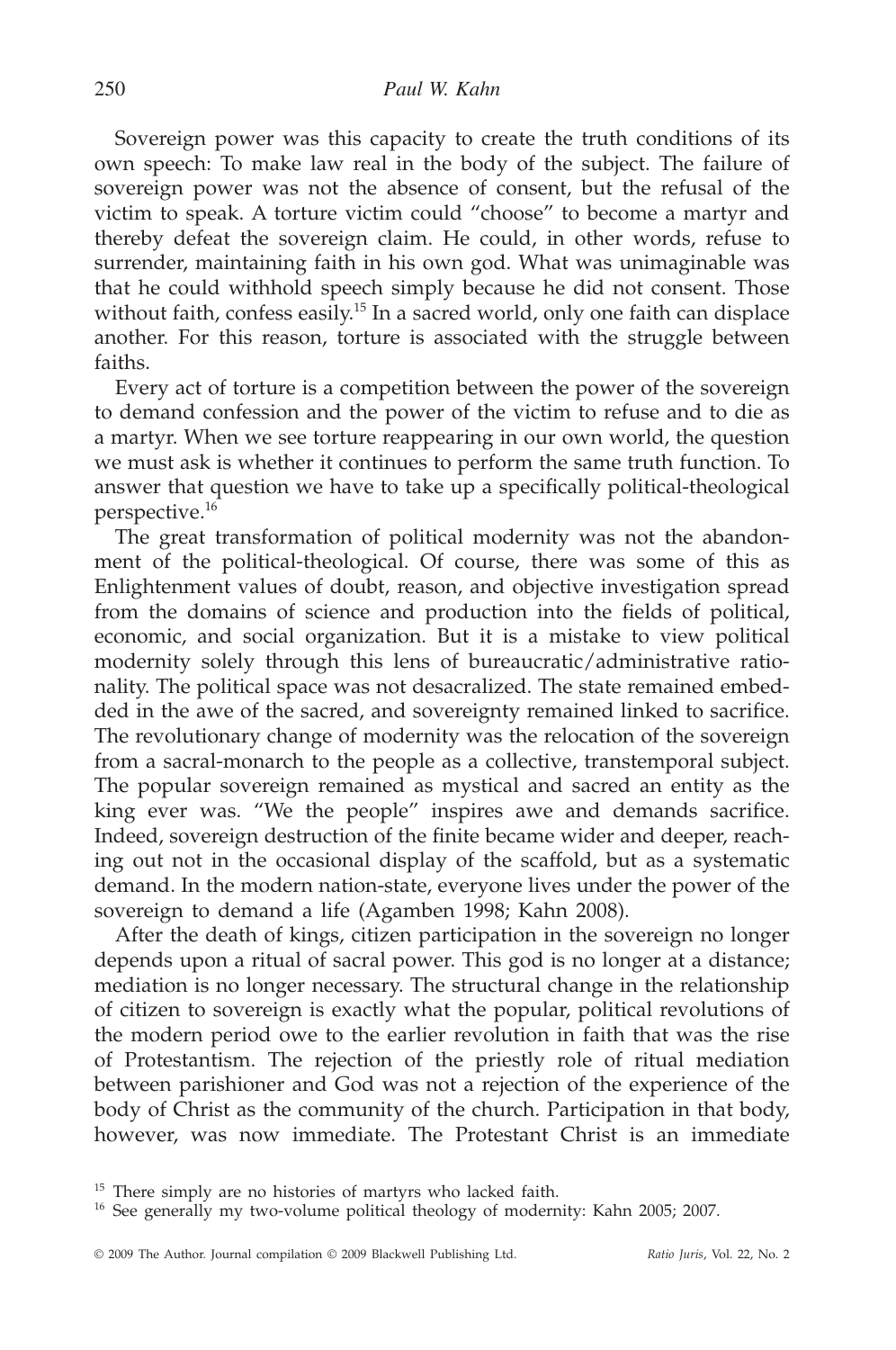presence, requiring no external ritual, but only an inward turning. So it is with popular sovereignty. The ritual of torture no longer conveys sovereign presence in a political theology of immediacy. The disappearance of torture, however, hardly marks a disappearance of sovereign violence as the sacrificial destruction of the finite in and through the presence of the infinite. The modern nation-state is, if anything, more violent than its political predecessors.

The gap between sovereign and subject has been permanently overcome at the moment revolution is imagined as action by the popular sovereign. The king may have died, but the sacred quality of the sovereign remains, and it remains a hungry God. Since sovereignty no longer stands apart from the subject, its presence no longer terrorizes—although the awe remains. The site of sacrifice fundamentally shifts from the spectacle of torture to the confrontation of national armies on the battlefield. Even the battlefield turns out to be too limited a space for sovereign violence, which continually overflows any territorial limits until it fills the entire domain of the state. The combatant now stands for the citizen as everyman and, increasingly, every woman. Everyone is already vulnerable before any formal, legal act of conscription begins. The contemporary terrorist, in failing to respect the distinction of combatants from noncombatants, enacts the deepest meaning of citizenship in the modern nation-state: Political identity itself, not any additional act, is a matter of life and death.

Political modernity does not end the link of sovereignty to sacrifice. Rather, it generalizes sacrificial violence to an ordinary condition of life. We enter the age of citizen armies, of mass mobilization, of universal conscription—or at least the ever-present possibility of such conscription and of pervasive vulnerability. The violence of the modern state continually lays claim to all of the resources—material and personnel—of the state. Today, war can involve everyone and everything. The naturalization oath of the United States, which makes explicit the sovereign demand on citizenship, expresses precisely an open-ended willingness to sacrifice: "I will support and defend the Constitution and laws of the United States against all enemies. [. . .] I will bear arms on behalf of the United States when required by law."<sup>17</sup> This oath is demanded of all who would become citizens, not just that small number of them who enter the formal ranks of combatants.18 The call to sacrifice can now appear as if from nowhere on a clear fall day in a large office building in New York. One is never released from a political identity that can demand a life. For this reason limitations

<sup>17</sup> 8 USC §1448.

<sup>&</sup>lt;sup>18</sup> Those with religious objections may be granted an exemption from that part of the oath that refers to bearing arms. This exemption, however, is a matter of congressional discretion. See *Girouard v. United States*, 328 U.S. 61 (1946). In *Girouard*, the Court emphasized that under modern conditions of total war, all citizens, not just combatants, may be required to make the "supreme sacrifice." Ibid., 65.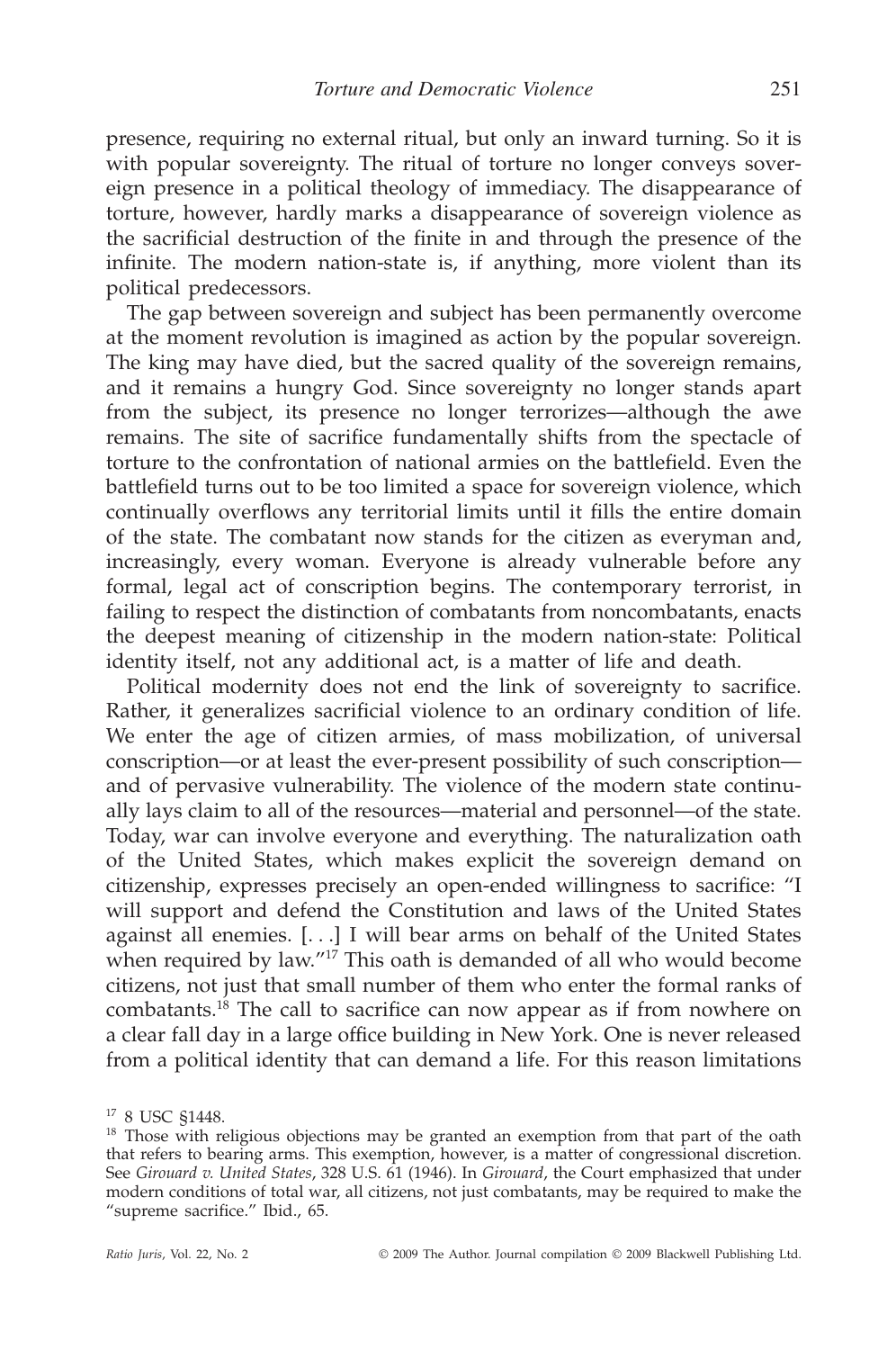on military service—traditionally women, but now homosexuals—will always appear as a denigration of equal citizenship.

The same shift was present in the wars of national liberation that characterized the post-War period, and continue in the Middle East today. These wars have not been about policy disagreements. Rather they have been about sovereign presence, which is signified by sacrificial violence. Any citizen can claim to embody the presence of the sovereign and take up arms as an expression of sovereign power. Similarly, any person can be the victim of this violence. Terror is a democratic form of sovereign violence, but surely we have known this since the French Revolution. Terror is simply the low tech form of total war, and the age of popular sovereignty is the age of total war (Bell 2008).

In the modern world, violence outgrew torture because sovereignty shifted from King to people. Political violence has become a practice of democratic participation. The revelatory power of the sovereign continues to occupy the body; it continues to lead to violent destruction. The sovereign made present in the sacrificial act today, however, is the popular sovereign. Killing and being killed, the citizen reveals that which he already is (Kahn 2005: 274–6). His truth lies within, not without. This does not mean that every time the state has recourse to violence the citizensoldier steps forward to sacrifice. When the citizen fails to see the demand for violence as an expression of self-sacrifice for sovereign existence, he will see it only as an abuse of power; he will see it as killing and being killed for "no reason" at all.

Torture is the primitive religion of the state. It characterizes a sacred sovereign who has not yet fully and completely penetrated the body of the state. But in the modern state, every citizen already stands equally in the mystical corpus of the sovereign. This change in the character of the political-theological subject is the symbolic condition of revolution. Revolution is direct action by the popular sovereign; acting, citizens realize the truth of their being. They become that which they already are: "We the people." This is most certainly not a shift from the mystical to the secular, nor is it a shift from a politics of violent destruction to one of physical well-being.

Torture was a ritual of mediation between sovereign and subject. When it succeeded, one saw only sovereign presence; when it failed, one saw only a brutal form of violence.19 The same phenomenon is visible in war today: Either it increases faith in the popular sovereign or it leads to a rejection of the practice as nothing but violence for partisan interests. About sacred presence, all one can say is that it either appears or it does not. There are no excuses, no normative claims that it "should be seen," no representations of what might have been.

<sup>&</sup>lt;sup>19</sup> For this reason, Foucault points out the risk of political failure that always accompanied torture and execution on the scaffold. See Foucault 1977, 62-85.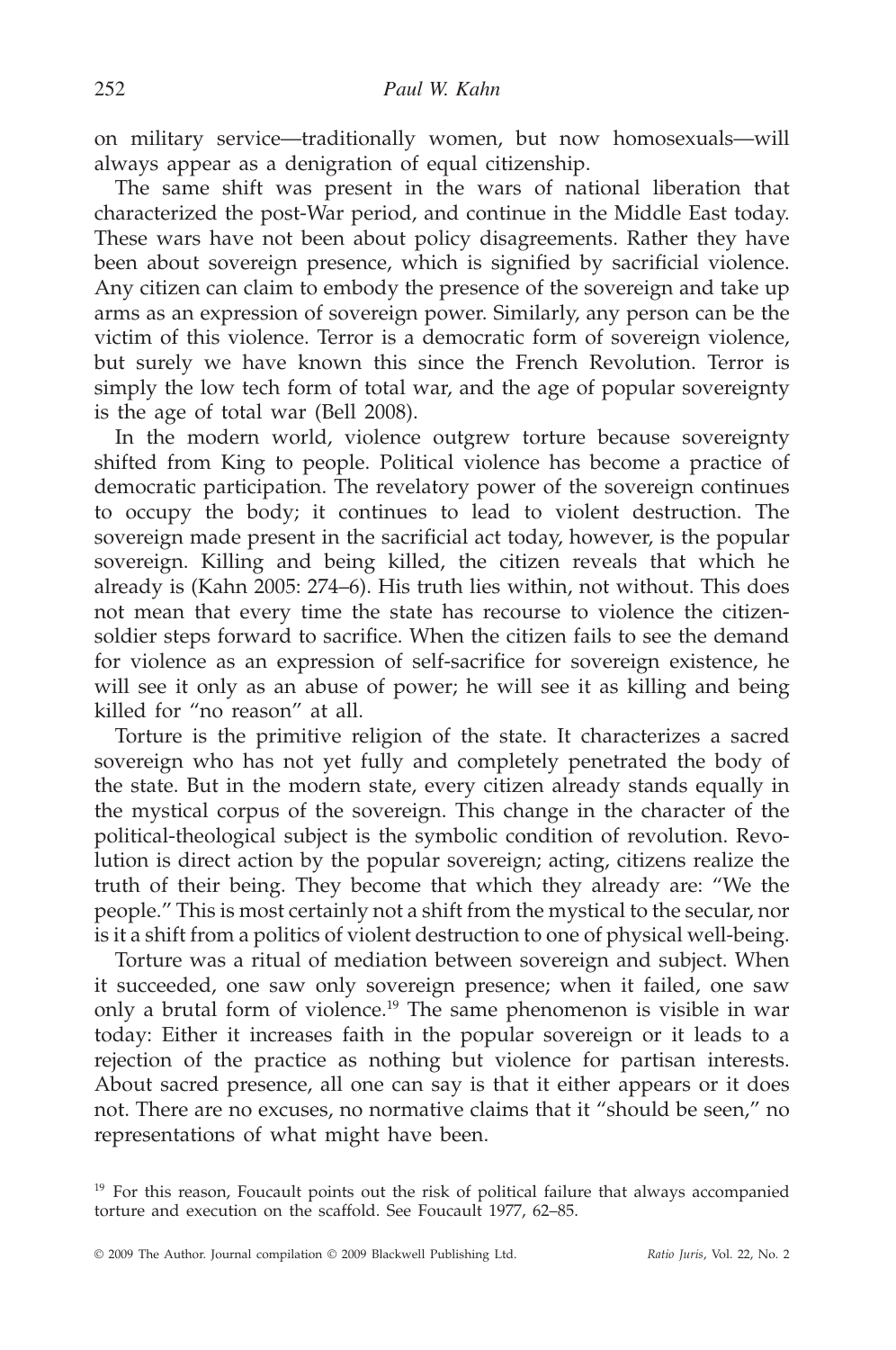Torture, in sum, falls away as an element in modern political practice because it is no longer an effective symbolic practice. It now appears as mere violence, not sacrifice. It is as if Abraham continued to sacrifice Isaac when neither any longer heard the voice of God demanding the act. We pass from the sacred to the abusive, from ritual to pathology. In an age of popular sovereignty, the idea of the scaffold as a site of competition between sacrifice and martyrdom no longer makes sense, for the criminal is no longer the enemy of the sovereign. The new site of competition between political faiths is the battlefield.

Turning away from torture has not meant abandonment of violence in our penal practices. In many ways, the United States has become increasingly violent in its attitude toward prisoners (Whitman 2003). The criminal, however, has been reconceived. He cannot be the enemy for he has been radically depoliticized. He is nothing more than a privative expression of political life, precisely because the victory of the popular sovereign has been so complete. The criminal has fallen away from what he already is: a member of the sovereign body. Because law is seen as the product of the popular sovereign, crime is a sin against one's own nature (Kahn 1997, chap. 4). In the United States, the idea of a political prisoner verges on being an oxymoron, which is one of the reasons why there has been so much uncertainty and debate about a turn to criminal law as the appropriate response to terror (Hakimi 2008; Fletcher 2007).

In this new world of popular sovereignty, the question is not whether the criminal has a political identity as such, but whether he can be "rehabilitated" to the point at which he can bear the single truth of his political identity. One of the archetypal stories of criminal redemption in the democratic state is that of the prisoner who volunteers for military service, redeeming himself by taking on the burdens of sacrificial violence.20 Sacrificing himself, he realizes the truth of his being. If the scaffold produced truth by sacrificing the victim, the battlefield produces truth through an act of self-sacrifice. In the West, we are never far from the idea that through death is life. Progress, we think, is marked in this turn from being sacrificed to self-sacrifice, from the scaffold to the battlefield.

It is a misreading of our political practices to believe that the no-torture principle rests on a turn away from state violence, or even on a general desacralization of political beliefs and practices. The prohibition was rather a step on a path toward the generalization of political violence that characterized Western nation-states throughout the nineteenth and twentieth centuries—and is likely to remain true of the United States in the twenty-first. Torture has no place in the modern nation-state because it fails to correspond to the locus of sovereignty.

<sup>20</sup> Consider, for example, the film "The Dirty Dozen" (1967).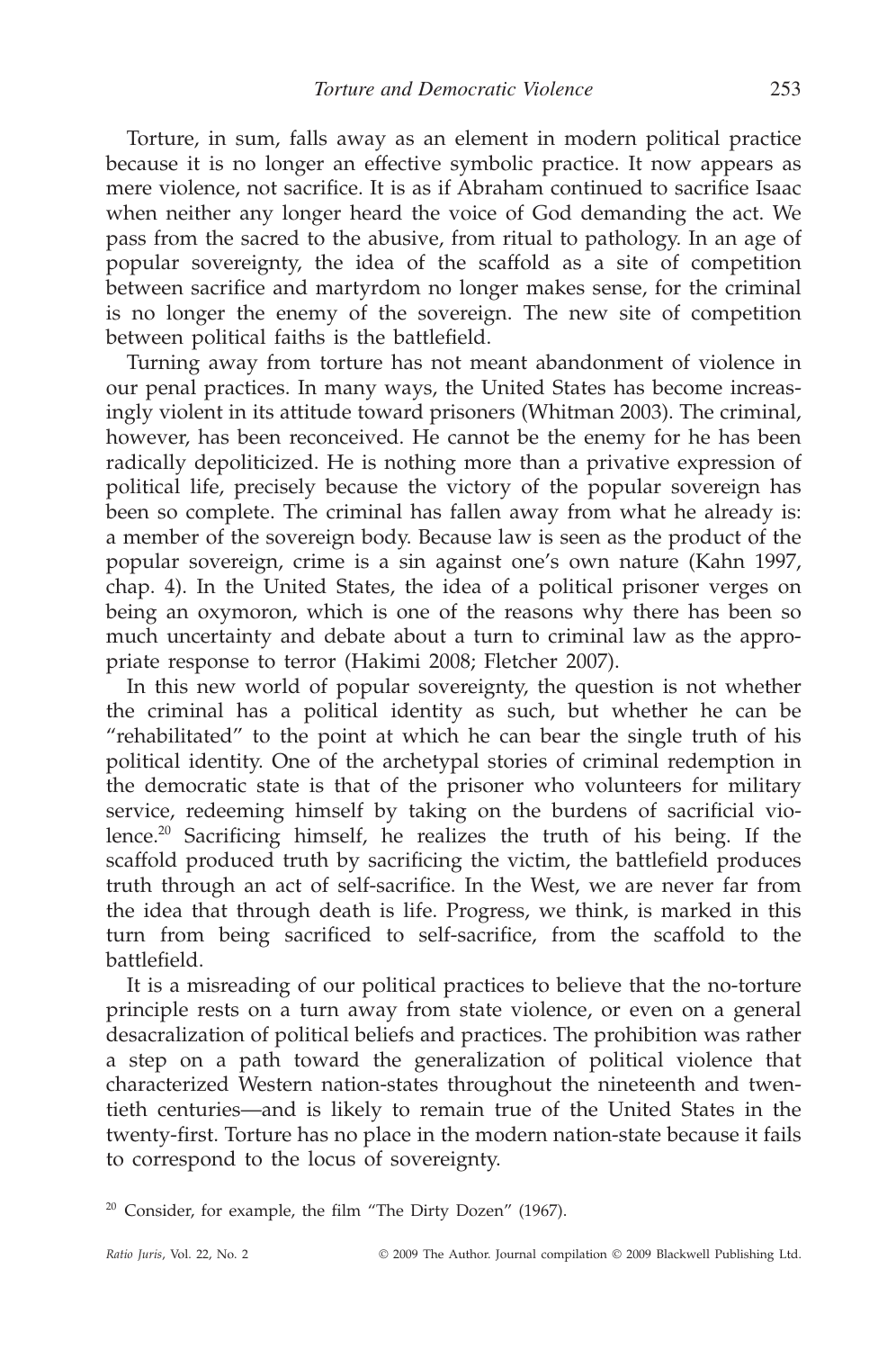We condemn the violence of torture, but that condemnation must sound hollow to others when they see a nation that maintains, in the name of the people, a nuclear arsenal and a million-person army—and expresses a willingness to use both. The problem is not our condemnation of torture, but our failure to understand why it is that torture offends us. Torture offends our sense of the political-theological. With the passing of the king, the age of torture came to an end. Torture is no longer capable of embodying the relationship of sovereign to subject for there are no more subjects, only citizens. Citizens relate to each other as equal members of the popular sovereign bound to each other through mutual participation in sacrifice, on the one hand, and following the rule of law, on the other.

Wherever torture appears as an expression of sovereign power, there is an anachronistic claim to the localization of sacred violence. The worry that an American administration may support the practice of torture is a worry that there has been a fundamental failure in the politics of popular sovereignty. This is not primarily a failure of law or of morality—although it is both—but rather a failure in the politics of the sacred. That the threat of torture should appear alongside renewed claims for exceptional presidential power—that is, claims for an "imperial presidency"—is no surprise. Torture is the practice of power by the sacral-monarch. It makes no difference if he is elected, born to office or takes power through a coup—peaceful or otherwise.

My argument has so far focused on how and why torture fell out as a practice of violence between citizen and sovereign. The most immediate concern of torture today, however, focuses not on the citizen—citizens are specifically excluded from Guantanamo, for example—but on the noncitizen. Torture of the enemy is not exactly the same sort of metaphysical mistake as the torture of the citizen. A regime that prohibited torture domestically could be reconciled with the pursuit of torture abroad. Why is torture not just another form of warfare, even if it is no longer an acceptable part of criminal law?

Of course, the first thing to note in response is that we do practice torture against the enemy and, for many—both torturers and observers—it does not appear to present the same kind of problem as the practice of torture upon citizens. Nevertheless, it is also true that the displacement of torture by self-sacrifice in a regime of popular sovereignty colors the perception of torture wherever it is pursued by agents of the state. We do not think of ourselves as a people who practice torture.<sup>21</sup> We don't practice torture because we believe in popular sovereignty. Sovereign presence is always marked by sacrifice. In a regime of popular sovereignty, sacrifice and self-sacrifice—killing and being killed—must coincide (Kahn 1999c). This

<sup>21</sup> Consider the conflict between the FBI and the CIA on this issue. The former is primarily a domestic law enforcement agency; the latter practices violence against a foreign enemy.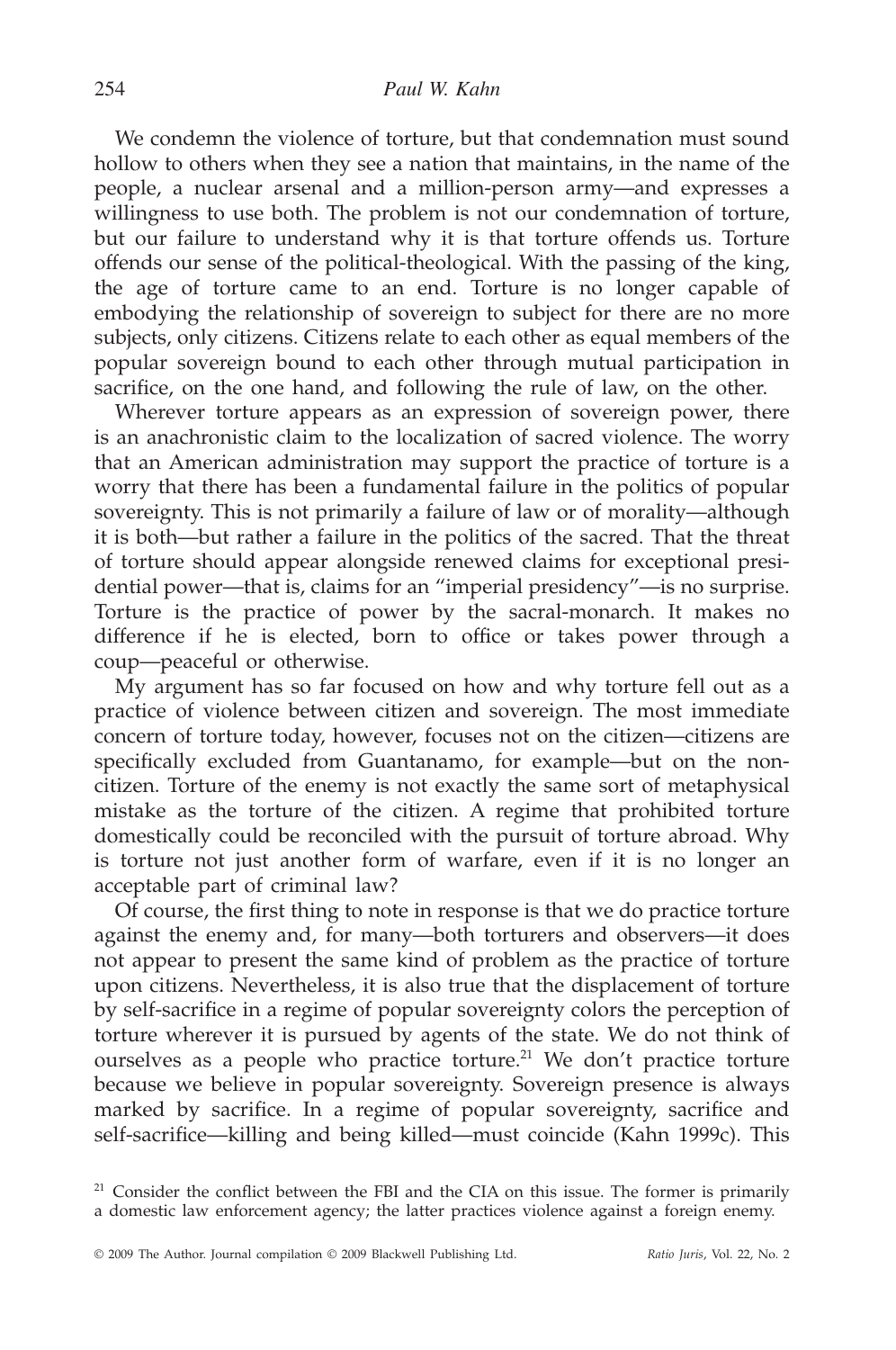conflict of intuitions—first, that torture of the enemy might be acceptable, and second, that a self-governing people do not torture—gives us our current torture debate, as expressed, for example, in the ticking time bomb example. Should we torture the enemy terrorist? Can we?

When we think about how modern states—that is, states organized under the principle of popular sovereignty—go to war, we see a generalization of the prohibition on torture, which begins with criminals and moves to enemies. These states imagine conflict as a reciprocal exchange of self-sacrifice. A regime of popular sovereignty does not imagine ruling over others; it does not imagine itself playing the role of sacral monarch over any subordinate population.22 Nevertheless, it does—and arguably it must—imagine citizens sacrificing themselves for the maintenance of the state. War remains a force that gives us meaning for it demonstrates faith in and through a willingness to sacrifice (Hedges 2003). Politically, nothing appears of higher value than the continued presence of the popular sovereign; one realizes wholly and completely one's faith in that sovereign presence only through the sacrificial act. Sacrifice without imperialism gives us the modern conception of a just war: Every war must be a war of self-defense.<sup>23</sup> Not aggression, but sacrifice for the defense of the nation. Torture strips violence of the element of self-sacrifice. We can no more do that than strip self-defense from the justification of the use of force. All these terms are set into relation with each other: Self-defense is to selfsacrifice as imperialism is to torture.

We learned in the latter half of the twentieth century that an ideology of self-defense can be just as dangerous, if not more dangerous, than an ideology of aggression. Indeed, we learned that these can be hard to tell apart (Franck 1970). For the sake of self-defense, the superpowers were willing—and we remain willing—to threaten nuclear annihilation. This is just the position that the egalitarianism of popular sovereignty can lead to: A perfect and complete union of killing and being killed that encompasses the entire population. When there is no value higher than sovereignty, there may be no limits on war—even a war in self-defense. This is where we ended the twentieth century: We could imagine mutual assured destruction, but we could not imagine torture. This is hardly a matter of moral progress. Even the International Court of Justice when asked for an advisory opinion on nuclear weapons, could not rule they were illegal, since self-defense was an unlimited first principle of sovereignty (Kahn 1999b). No state need imagine its own surrender. Yet, that Court, we can be sure, would have no such trouble ruling that torture is illegal—the no-torture rule is the very paradigm of a *jus cogens* norm.

<sup>&</sup>lt;sup>22</sup> From this, some have theorized a democratic peace. See, e.g., Doyle 1983a; 1983b.

<sup>&</sup>lt;sup>23</sup> See U.N. Charter, art. 51 (referring to the "inherent right of individual or collective self-defense if an armed attack occurs.")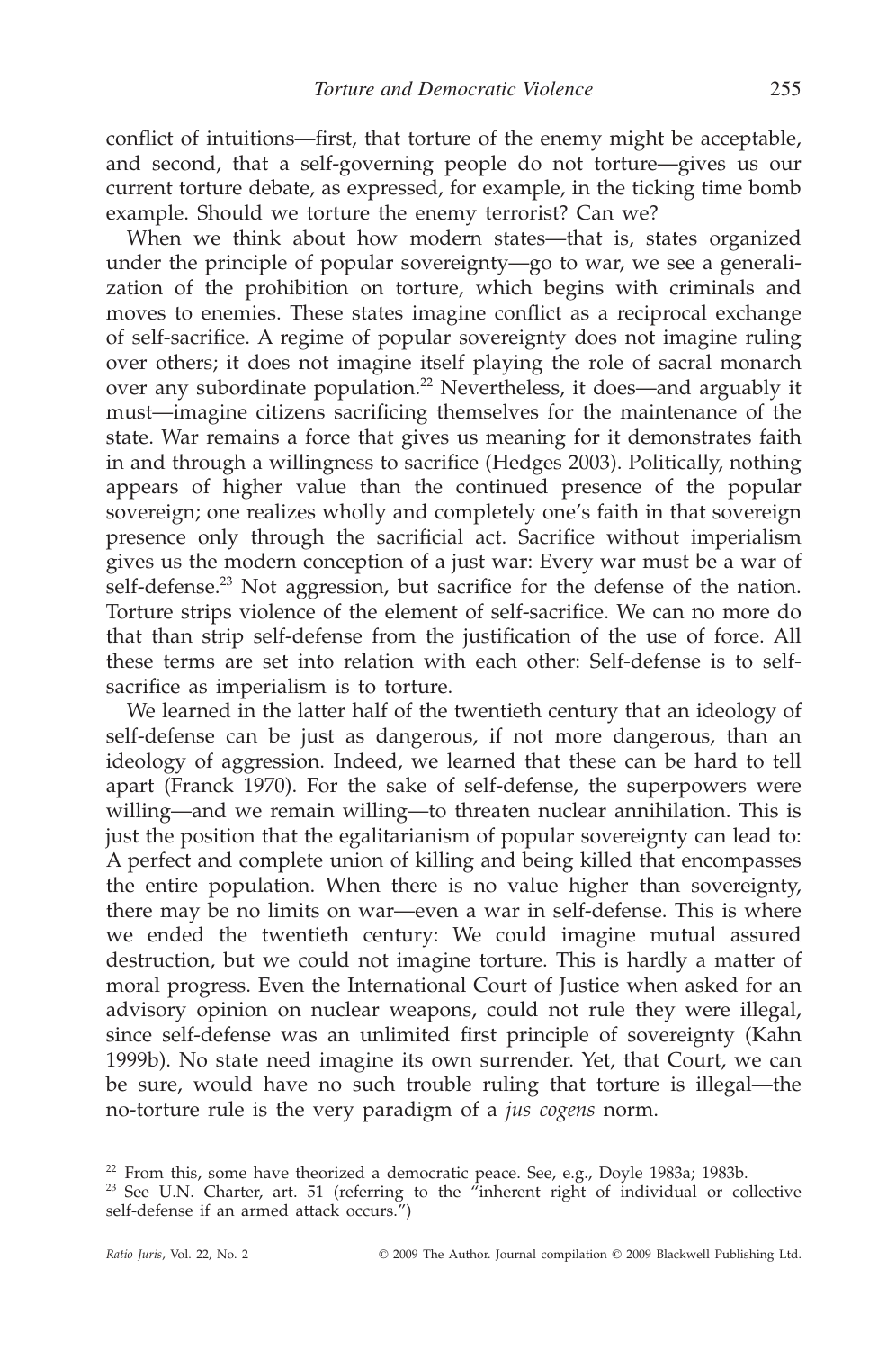The evolution of the prohibition on torture, accordingly, is bound up with the evolution of total war because total war is the expression of the sacrificial character of violence under a regime of popular sovereignty. No one is tortured because all are potential combatants. The no-torture rule is the negative expression of the reciprocal recognition of killing and being killed that lawful combatants extend to each other. We are, as I said at the beginning, differently violent, not less violent, in our political faith. We imagine political violence as reciprocal self-sacrifice, not sacrifice of the other. This is what lawful combatants do: They extend to each other the possibility of self-sacrifice—known as "the combatants' privilege." This is why, from the outside, war makes no sense. It cannot be reduced to, or explained by, an appeal to some other set of concepts.<sup>24</sup> It is not moral and rarely profitable. It totters between appearing to be the most important practice and most senseless practice of the state. It is, in this respect, like any other religious ritual. Without faith, it appears senseless.

The prohibition on torture emerges out of this only half-understood social imaginary of a practice of self-sacrifice in the modern age. It reflects a history of the imagination, not an abstract moral principle by which we distinguish torture from those other forms of horrendous violence to which we remain committed. For this reason, the prohibition is always vulnerable in situations in which our intuitions fail us. The war on terror is just such a situation of failure, which is why we find ourselves in an endless discussion about recourse to torture.

Precisely the problem with terror is that it is violence outside of the reciprocal recognition of self-sacrifice. It is more like torture than combat: The unilateral direction of violence against a victim for the sake of making present a sacred meaning that is resisted in the body of the victim. The terrorist may sacrifice himself, but he does not recognize his victim's faith as grounding a reciprocal act of self-sacrifice. When the terrorist kills proclaiming the greatness of his god, we are very close to witnessing again the spectacle of the scaffold. We see the capacity of faith in the sacred—a sovereign force—to destroy as it fully occupies the injured body.

The response to such a ritual of destruction will be to try to reverse the hierarchy of meanings at stake. Just for this reason, terror invokes torture. This is a competition of faiths in the most primitive key of violence. Each side will injure and kill for its faith. Each tries to degrade the other by proving, through the violently destructive act, that the enemy believes in a false god, that is, one that cannot save him from being sacrificed. Neither extends recognition to the other. Just this denial of recognition is at stake in the Bush Administration's insistence that the terrorist is an "unlawful combatant." What this really means is that he has no privilege of selfsacrifice. He is to be reduced to nothing at all; he is to be nothing more

<sup>24</sup> Carl Schmitt already made this point in Schmitt 1996.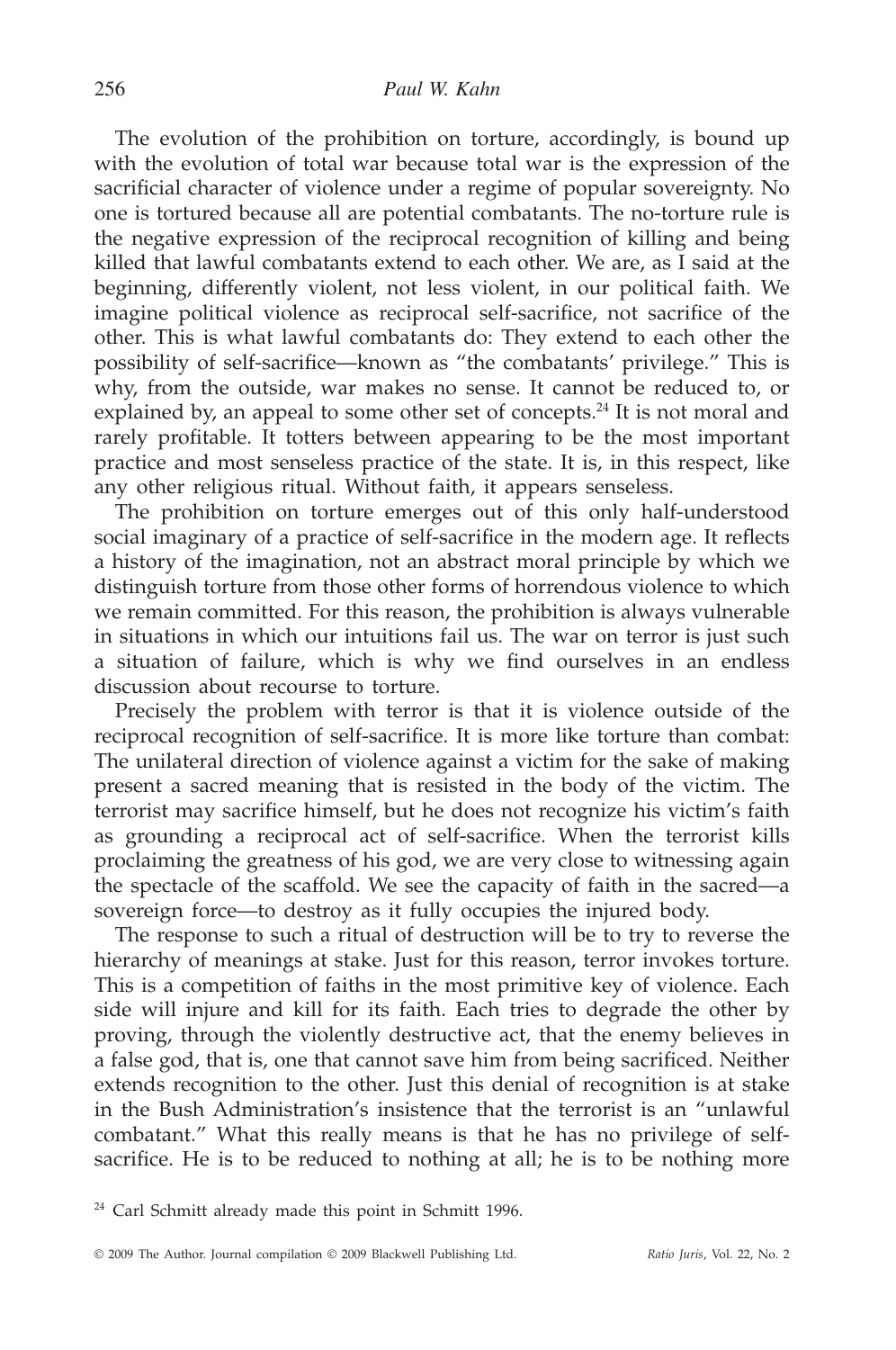than a locus for the showing forth of our sovereign power. This is the dynamic of torture. It does not matter whether the victim is disappeared in the black hole of legality that is Guantanamo or physically abused. In fact, we cannot tell them apart, for both work with the same elements of the political imagination: What the Torture Convention refers to as "inhuman or degrading treatment."

In this essay, I have tried to speak of torture without speaking of law. Our objection to torture has little to do with our perception of a violation of law. To juridify torture, as Alan Dershowitz suggested in his proposal for torture warrants, would not change our perceptions (Dershowitz 2002). We cannot understand sacrificial violence from within the structures of law. Political violence—killing and being killed—is always beyond the capacities of law to comprehend. Law, after all, is about justice and well-being, not about sacrifice. We go wrong when we try to comprehend our reactions to torture as if the issue were either a matter of violence or of law. Torture, like all forms of political violence, is a symbolic practice. The right question, therefore, is what does it mean? Only when we ask that question can we understand why it is banished, why it reappears, and why a country as committed to the use of violence as our own can nevertheless believe that there is something at stake in the no-torture rule.

> *Orville H. Schell, Jr. Center for International Human Rights Yale Law School 127 Wall Street, New Haven, CT 06511, 203-432-4992 E-mail: paul[.kahn@yale.edu.](mailto:kahn@yale.edu)*

## **References**

- Agamben, G. 1998. *Homo Sacer: Sovereign Power and Bare Life*. Stanford, Calif.: Stanford University Press.
- Arendt, H. 1970. *On Violence*. New York, N.Y.: Harcourt, Brace & World.
- Aristotle. 1941. Rhetoric. In *The Basic Works of Aristotle*. Ed. Richard McKeon. New York, N.Y.: Random House.
- Augustine. 1960. *The City of God*. Vol. 6. Trans. W. Green. Cambridge, Mass.: Harvard University Press.
- Barak, A. 2002. Foreword: A Judge on Judging: The Role of a Supreme Court in a Democracy. *Harvard Law Review* 116, 16: 148–60.
- Bell, D. 2008. *The First Total War: Napoleon's Europe and the Birth of Warfare as We Know It*. London: Bloomsbury.
- Castelli E. A. 2004. *Martyrdom And Memory: Early Christian Culture Making*. New York, N.Y.: Columbia University Press.

Dershowitz, A. 2002. *Why Terrorism Works: Understanding the Threat, Responding to the Challenge*. New Haven, Conn.: Yale University Press.

- Doyle, M. 1983a. Kant, Liberal Legacies and Foreign Affairs. *Philosophy and Public Affairs* 12, 3: 205–35.
- Doyle, M. 1983b. Kant, Liberal Legacies and Foreign Affairs. Part 2. *Philosophy and Public Affairs* 12, 4: 323–53.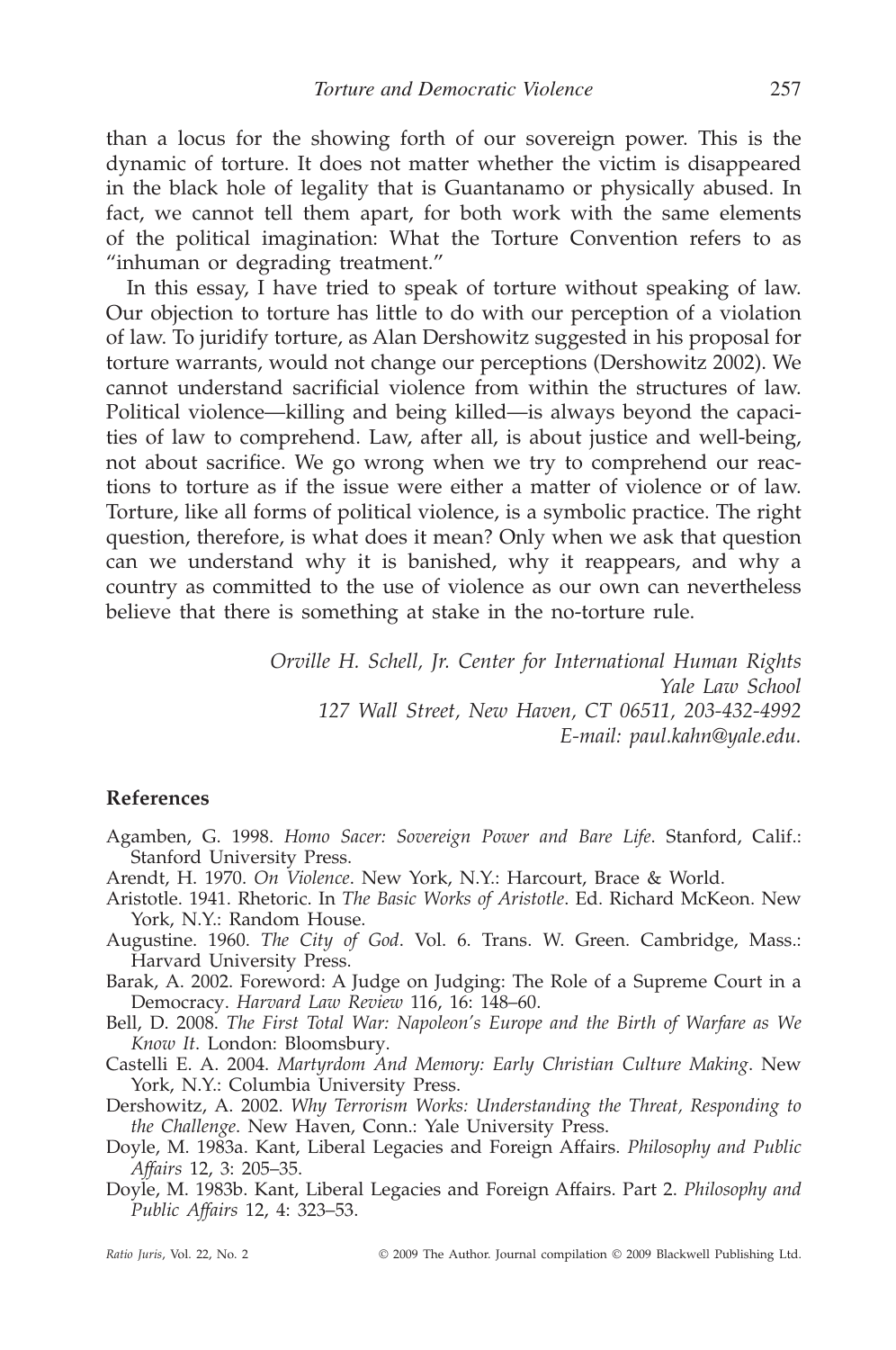- Fletcher, G. 2007. The Law and War and its Pathologies. *Columbia Human Rights Law Review* 38, 3: 517–46.
- Foucault, M. 1977. *Discipline and Punish: The Birth of the Prison*. Trans. Alan Sheridan. New York, N.Y.: Pantheon Books.
- Franck, T. 1970. Who Killed Article 2(4)? or: Changing Norms Governing the Use of Force by States. *The American Journal of International Law* 64, 4: 809– 37.
- Gierke, Otto. 2002. *Political Theories of the Middle Age*. Union, N.J.: Lawbook Exchange. (1st English ed. 1913).
- Girard, R. 1977. *Violence and the Sacred*. Trans. Patrick Gregory. Baltimore, Md.: Johns Hopkins University Press.
- Greenberg K., and J. Dratel, eds. 2005. *The Torture Papers: The Road to Abu Ghraib*. Cambridge: Cambridge University Press.
- Hakimi, M. 2008. International Standards for Detaining Terrorism Suspects: Moving Beyond the Armed Conflict and Criminal Divide. *The Yale Journal of International Law* 33, 2: 369–416.
- Hedges, C. 2003. *War Is a Force that Gives Us Meaning*. New York, NY: Anchor Books.
- Holmes, S. 2009. In Case of Emergency: Misunderstanding Tradeoffs in the War on Terror. *California Law Review* 97: 301–51.
- Hubert, H., and Mauss, M. 1964. *Sacrifice: Its Nature and Function*. Trans. W.D. Halls. London: University of Chicago Press.
- Kafka, F. 1995. In the Penal Colony. In F. Kafka, *The Metamorphosis, In the Penal Colony, and Other Stories*. Trans. Joachim Neugroschel. New York, N.Y.: Simon & Schuster.
- Kahn, P. W. 1997. *The Reign of Law: Marbury v. Madison and the Construction of America*. New Haven, Conn.: Yale University Press.
- Kahn, P. W. 1999a. *Cultural Study of Law. Reconstructing Legal Scholarship*. Chicago, Ill.: University of Chicago Press.
- Kahn, P. W. 1999b. Nuclear Weapons and the Rule of Law. *New York University Journal of International Law and Politics* 31, 2–3: 349–416.
- Kahn, P. W. 1999c. War and Sacrifice in Kosovo. *Philosophy & Public Policy* 19. [http://www.puaf.umd.edu/IPPP/spring\\_summer99/kosovo.htm](http://www.puaf.umd.edu/IPPP/spring_summer99/kosovo.htm)
- Kahn, P. W. 2000. *Law and Love: The Trials of King Lear*. New Haven, Conn.: Yale University Press.
- Kahn, P. W. 2005. *Putting Liberalism in Its Place*. Princeton, N.J.: Princeton University Press.
- Kahn, P. W. 2007. *Out of Eden: Adam and Eve and the Problem of Evil*. Princeton, N.J.: Princeton University Press.
- Kahn, P. W. 2008. *Sacred Violence: Torture, Terror and Sovereignty*. Ann Arbor, Mich.: University of Michigan Press.
- Langbein, J. H. 1977. *Torture and the Law of Proof: Europe and England in the Ancien Régime*. Chicago, Ill.: University of Chicago Press.
- Luban, D. 2005. Liberalism, Torture, and the Ticking Time Bomb. *Virginia Law Review* 91: 1425–62.
- Sarat, A. 1999. Remorse, Responsibility, and Criminal Punishment: An Analysis of Popular Culture. In *The Passions of Law*. Ed. S. A. Bandes, 168–90. New York, N.Y.: New York University Press.
- Scarry, E. 1985. *The Body in Pain: The Making and Unmaking of The World*. Oxford: Oxford University Press.
- Schmitt, C. 1996. *The Concept of the Political*. Trans. G. Schwab. Chicago, Ill.: University of Chicago Press.